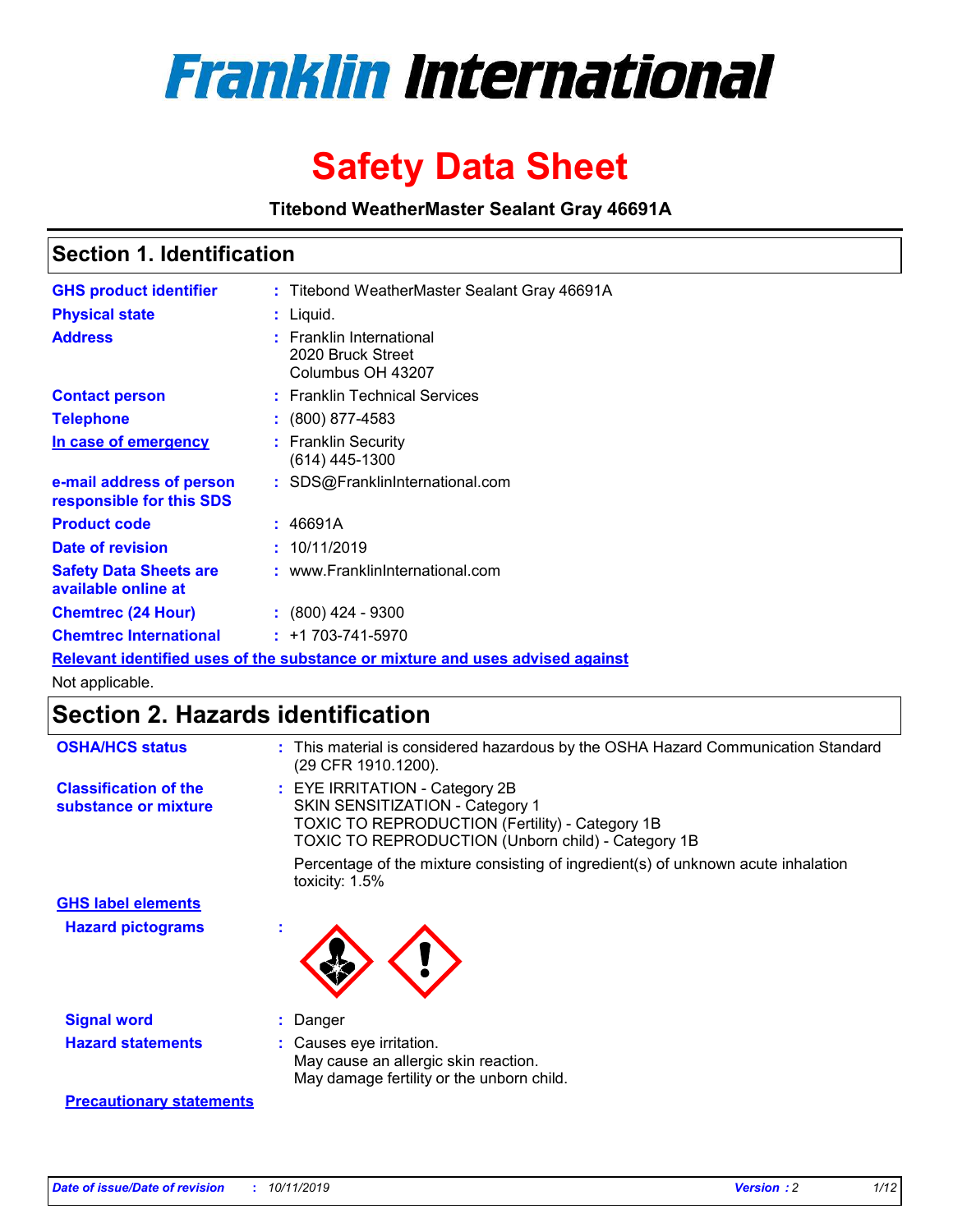### **Section 2. Hazards identification**

| <b>Prevention</b>                          | : Obtain special instructions before use. Do not handle until all safety precautions have<br>been read and understood. Wear protective gloves. Wear eye or face protection.<br>Wear protective clothing. Avoid breathing vapor. Wash hands thoroughly after handling.<br>Contaminated work clothing must not be allowed out of the workplace.                                                        |
|--------------------------------------------|------------------------------------------------------------------------------------------------------------------------------------------------------------------------------------------------------------------------------------------------------------------------------------------------------------------------------------------------------------------------------------------------------|
| <b>Response</b>                            | : IF exposed or concerned: Get medical attention. IF ON SKIN: Wash with plenty of<br>soap and water. Wash contaminated clothing before reuse. If skin irritation or rash<br>occurs: Get medical attention. IF IN EYES: Rinse cautiously with water for several<br>minutes. Remove contact lenses, if present and easy to do. Continue rinsing. If eye<br>irritation persists: Get medical attention. |
| <b>Storage</b>                             | : Store locked up.                                                                                                                                                                                                                                                                                                                                                                                   |
| <b>Disposal</b>                            | : Dispose of contents and container in accordance with all local, regional, national and<br>international regulations.                                                                                                                                                                                                                                                                               |
| <b>Hazards not otherwise</b><br>classified | : Product generates methanol during cure.                                                                                                                                                                                                                                                                                                                                                            |
|                                            |                                                                                                                                                                                                                                                                                                                                                                                                      |

### **Section 3. Composition/information on ingredients**

| <b>Substance/mixture</b><br>Mixture                  |               |                     |
|------------------------------------------------------|---------------|---------------------|
| <b>Ingredient name</b>                               | $\frac{9}{6}$ | <b>CAS number</b>   |
| 3-aminopropyltriethoxysilane<br>Dibutyltin dilaurate | ≤3<br>≤0.3    | 919-30-2<br>77-58-7 |

Any concentration shown as a range is to protect confidentiality or is due to batch variation.

**There are no additional ingredients present which, within the current knowledge of the supplier and in the concentrations applicable, are classified as hazardous to health or the environment and hence require reporting in this section.**

**Occupational exposure limits, if available, are listed in Section 8.**

### **Section 4. First aid measures**

| <b>Description of necessary first aid measures</b> |                                                                                                                                                                                                                                                                                                                                                                                                                                                                                                                                                                                                                                                                                                                                                                           |  |  |  |
|----------------------------------------------------|---------------------------------------------------------------------------------------------------------------------------------------------------------------------------------------------------------------------------------------------------------------------------------------------------------------------------------------------------------------------------------------------------------------------------------------------------------------------------------------------------------------------------------------------------------------------------------------------------------------------------------------------------------------------------------------------------------------------------------------------------------------------------|--|--|--|
| <b>Eye contact</b>                                 | : Immediately flush eyes with plenty of water, occasionally lifting the upper and lower<br>eyelids. Check for and remove any contact lenses. Continue to rinse for at least 10<br>minutes. If irritation persists, get medical attention.                                                                                                                                                                                                                                                                                                                                                                                                                                                                                                                                 |  |  |  |
| <b>Inhalation</b>                                  | : Remove victim to fresh air and keep at rest in a position comfortable for breathing. If<br>not breathing, if breathing is irregular or if respiratory arrest occurs, provide artificial<br>respiration or oxygen by trained personnel. It may be dangerous to the person providing<br>aid to give mouth-to-mouth resuscitation. Get medical attention. If unconscious, place<br>in recovery position and get medical attention immediately. Maintain an open airway.<br>Loosen tight clothing such as a collar, tie, belt or waistband. In case of inhalation of<br>decomposition products in a fire, symptoms may be delayed. The exposed person may<br>need to be kept under medical surveillance for 48 hours.                                                       |  |  |  |
| <b>Skin contact</b>                                | : Wash with plenty of soap and water. Remove contaminated clothing and shoes. Wash<br>contaminated clothing thoroughly with water before removing it, or wear gloves.<br>Continue to rinse for at least 10 minutes. Get medical attention. In the event of any<br>complaints or symptoms, avoid further exposure. Wash clothing before reuse. Clean<br>shoes thoroughly before reuse.                                                                                                                                                                                                                                                                                                                                                                                     |  |  |  |
| <b>Ingestion</b>                                   | : Wash out mouth with water. Remove dentures if any. Remove victim to fresh air and<br>keep at rest in a position comfortable for breathing. If material has been swallowed and<br>the exposed person is conscious, give small quantities of water to drink. Stop if the<br>exposed person feels sick as vomiting may be dangerous. Do not induce vomiting<br>unless directed to do so by medical personnel. If vomiting occurs, the head should be<br>kept low so that vomit does not enter the lungs. Get medical attention. Never give<br>anything by mouth to an unconscious person. If unconscious, place in recovery position<br>and get medical attention immediately. Maintain an open airway. Loosen tight clothing<br>such as a collar, tie, belt or waistband. |  |  |  |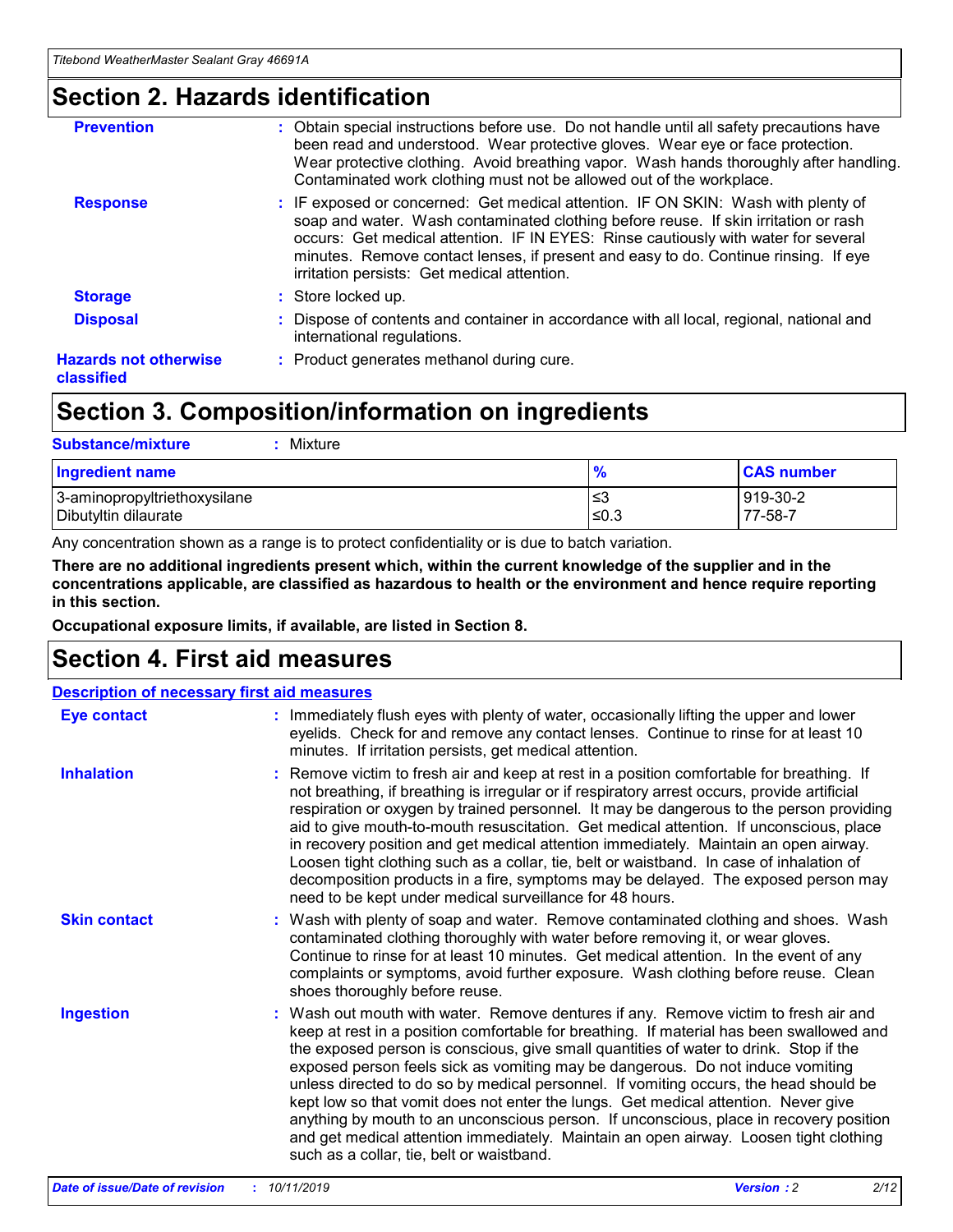## **Section 4. First aid measures**

| Most important symptoms/effects, acute and delayed |                                       |                                                                                                                                                                                                                                                                                                                                                                                                                 |  |  |  |
|----------------------------------------------------|---------------------------------------|-----------------------------------------------------------------------------------------------------------------------------------------------------------------------------------------------------------------------------------------------------------------------------------------------------------------------------------------------------------------------------------------------------------------|--|--|--|
|                                                    | <b>Potential acute health effects</b> |                                                                                                                                                                                                                                                                                                                                                                                                                 |  |  |  |
| <b>Eye contact</b>                                 |                                       | : May cause eye irritation.                                                                                                                                                                                                                                                                                                                                                                                     |  |  |  |
| <b>Inhalation</b>                                  |                                       | : No known significant effects or critical hazards.                                                                                                                                                                                                                                                                                                                                                             |  |  |  |
| <b>Skin contact</b>                                |                                       | : May cause skin irritation.                                                                                                                                                                                                                                                                                                                                                                                    |  |  |  |
| <b>Ingestion</b>                                   |                                       | : No known significant effects or critical hazards.                                                                                                                                                                                                                                                                                                                                                             |  |  |  |
| Over-exposure signs/symptoms                       |                                       |                                                                                                                                                                                                                                                                                                                                                                                                                 |  |  |  |
| <b>Eye contact</b>                                 |                                       | : Adverse symptoms may include the following:<br>irritation<br>watering<br>redness                                                                                                                                                                                                                                                                                                                              |  |  |  |
| <b>Inhalation</b>                                  |                                       | : Adverse symptoms may include the following:<br>reduced fetal weight<br>increase in fetal deaths<br>skeletal malformations                                                                                                                                                                                                                                                                                     |  |  |  |
| <b>Skin contact</b>                                |                                       | : Adverse symptoms may include the following:<br>irritation<br>redness<br>reduced fetal weight<br>increase in fetal deaths<br>skeletal malformations                                                                                                                                                                                                                                                            |  |  |  |
| <b>Ingestion</b>                                   |                                       | : Adverse symptoms may include the following:<br>reduced fetal weight<br>increase in fetal deaths<br>skeletal malformations                                                                                                                                                                                                                                                                                     |  |  |  |
|                                                    |                                       | <b>Indication of immediate medical attention and special treatment needed, if necessary</b>                                                                                                                                                                                                                                                                                                                     |  |  |  |
| <b>Notes to physician</b>                          |                                       | : In case of inhalation of decomposition products in a fire, symptoms may be delayed.<br>The exposed person may need to be kept under medical surveillance for 48 hours.                                                                                                                                                                                                                                        |  |  |  |
| <b>Specific treatments</b>                         |                                       | : No specific treatment.                                                                                                                                                                                                                                                                                                                                                                                        |  |  |  |
| <b>Protection of first-aiders</b>                  |                                       | : No action shall be taken involving any personal risk or without suitable training. If it is<br>suspected that fumes are still present, the rescuer should wear an appropriate mask or<br>self-contained breathing apparatus. It may be dangerous to the person providing aid to<br>give mouth-to-mouth resuscitation. Wash contaminated clothing thoroughly with water<br>before removing it, or wear gloves. |  |  |  |

**See toxicological information (Section 11)**

### **Section 5. Fire-fighting measures**

| <b>Extinguishing media</b>                             |                                                                                                                                                                                                     |
|--------------------------------------------------------|-----------------------------------------------------------------------------------------------------------------------------------------------------------------------------------------------------|
| <b>Suitable extinguishing</b><br>media                 | : Use an extinguishing agent suitable for the surrounding fire.                                                                                                                                     |
| <b>Unsuitable extinguishing</b><br>media               | $:$ None known.                                                                                                                                                                                     |
| <b>Specific hazards arising</b><br>from the chemical   | : In a fire or if heated, a pressure increase will occur and the container may burst.                                                                                                               |
| <b>Hazardous thermal</b><br>decomposition products     | : Decomposition products may include the following materials:<br>carbon dioxide<br>carbon monoxide<br>nitrogen oxides<br>metal oxide/oxides                                                         |
| <b>Special protective actions</b><br>for fire-fighters | : Promptly isolate the scene by removing all persons from the vicinity of the incident if<br>there is a fire. No action shall be taken involving any personal risk or without suitable<br>training. |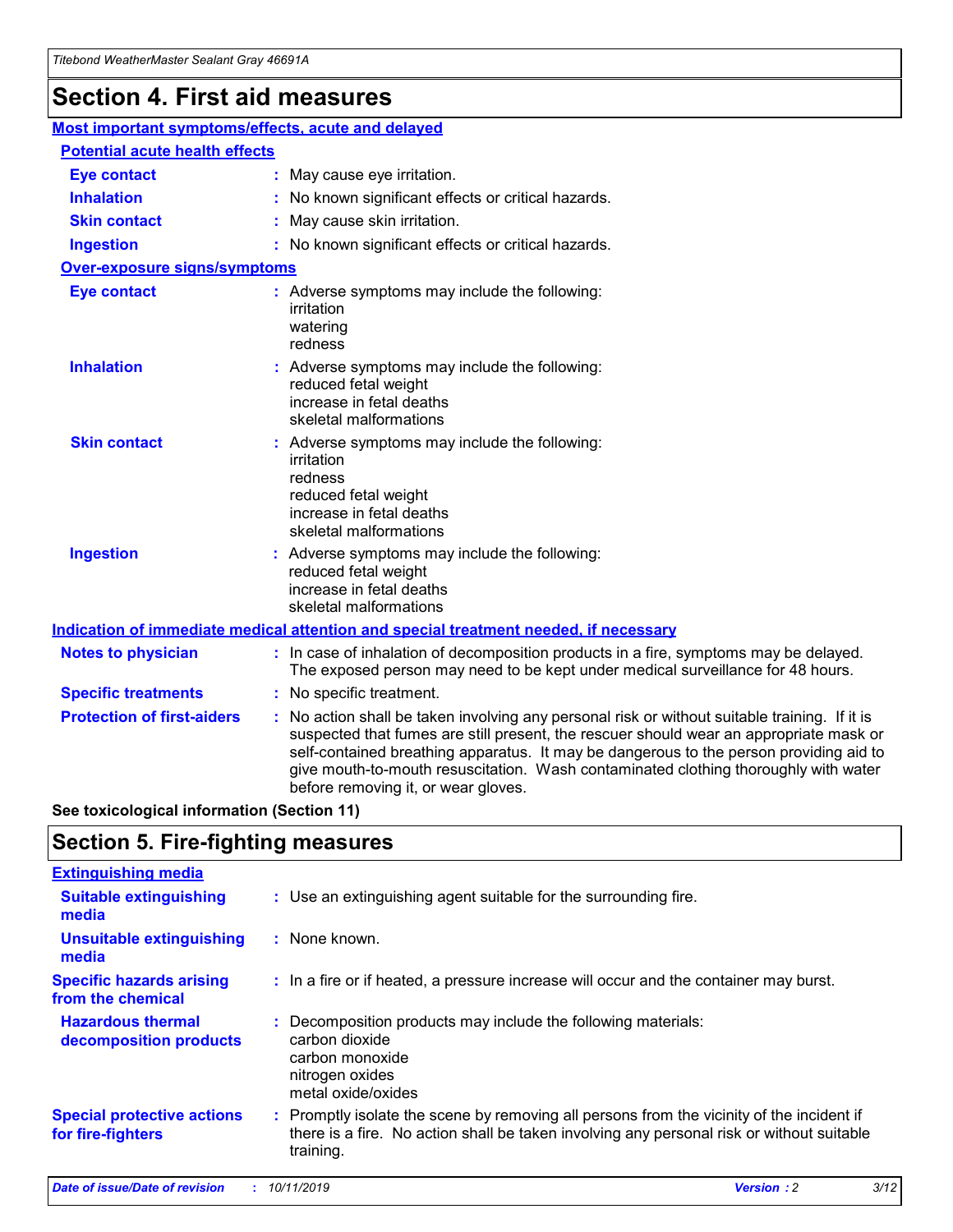### **Section 5. Fire-fighting measures**

**Special protective equipment for fire-fighters** Fire-fighters should wear appropriate protective equipment and self-contained breathing **:** apparatus (SCBA) with a full face-piece operated in positive pressure mode.

### **Section 6. Accidental release measures**

#### **Personal precautions, protective equipment and emergency procedures**

| For non-emergency<br>personnel                               | : No action shall be taken involving any personal risk or without suitable training.<br>Evacuate surrounding areas. Keep unnecessary and unprotected personnel from<br>entering. Do not touch or walk through spilled material. Avoid breathing vapor or mist.<br>Provide adequate ventilation. Wear appropriate respirator when ventilation is<br>inadequate. Put on appropriate personal protective equipment.                                                                                                                                                                                                                                                                                             |
|--------------------------------------------------------------|--------------------------------------------------------------------------------------------------------------------------------------------------------------------------------------------------------------------------------------------------------------------------------------------------------------------------------------------------------------------------------------------------------------------------------------------------------------------------------------------------------------------------------------------------------------------------------------------------------------------------------------------------------------------------------------------------------------|
| For emergency responders                                     | : If specialized clothing is required to deal with the spillage, take note of any information in<br>Section 8 on suitable and unsuitable materials. See also the information in "For non-<br>emergency personnel".                                                                                                                                                                                                                                                                                                                                                                                                                                                                                           |
| <b>Environmental precautions</b>                             | : Avoid dispersal of spilled material and runoff and contact with soil, waterways, drains<br>and sewers. Inform the relevant authorities if the product has caused environmental<br>pollution (sewers, waterways, soil or air).                                                                                                                                                                                                                                                                                                                                                                                                                                                                              |
| <b>Methods and materials for containment and cleaning up</b> |                                                                                                                                                                                                                                                                                                                                                                                                                                                                                                                                                                                                                                                                                                              |
| <b>Small spill</b>                                           | : Stop leak if without risk. Move containers from spill area. Dilute with water and mop up<br>if water-soluble. Alternatively, or if water-insoluble, absorb with an inert dry material and<br>place in an appropriate waste disposal container. Dispose of via a licensed waste<br>disposal contractor.                                                                                                                                                                                                                                                                                                                                                                                                     |
| <b>Large spill</b>                                           | : Stop leak if without risk. Move containers from spill area. Approach release from<br>upwind. Prevent entry into sewers, water courses, basements or confined areas. Wash<br>spillages into an effluent treatment plant or proceed as follows. Contain and collect<br>spillage with non-combustible, absorbent material e.g. sand, earth, vermiculite or<br>diatomaceous earth and place in container for disposal according to local regulations<br>(see Section 13). Dispose of via a licensed waste disposal contractor. Contaminated<br>absorbent material may pose the same hazard as the spilled product. Note: see<br>Section 1 for emergency contact information and Section 13 for waste disposal. |

### **Section 7. Handling and storage**

| <b>Precautions for safe handling</b>                                             |                                                                                                                                                                                                                                                                                                                                                                                                                                                                                                                                                                                                                                                                                                                                                                                                                                                  |
|----------------------------------------------------------------------------------|--------------------------------------------------------------------------------------------------------------------------------------------------------------------------------------------------------------------------------------------------------------------------------------------------------------------------------------------------------------------------------------------------------------------------------------------------------------------------------------------------------------------------------------------------------------------------------------------------------------------------------------------------------------------------------------------------------------------------------------------------------------------------------------------------------------------------------------------------|
| <b>Protective measures</b>                                                       | : Put on appropriate personal protective equipment (see Section 8). Persons with a<br>history of skin sensitization problems should not be employed in any process in which<br>this product is used. Avoid exposure - obtain special instructions before use. Avoid<br>exposure during pregnancy. Do not handle until all safety precautions have been read<br>and understood. Do not get in eyes or on skin or clothing. Do not ingest. Avoid<br>breathing vapor or mist. If during normal use the material presents a respiratory hazard,<br>use only with adequate ventilation or wear appropriate respirator. Keep in the original<br>container or an approved alternative made from a compatible material, kept tightly<br>closed when not in use. Empty containers retain product residue and can be hazardous.<br>Do not reuse container. |
| <b>Advice on general</b><br>occupational hygiene                                 | : Eating, drinking and smoking should be prohibited in areas where this material is<br>handled, stored and processed. Workers should wash hands and face before eating,<br>drinking and smoking. Remove contaminated clothing and protective equipment before<br>entering eating areas. See also Section 8 for additional information on hygiene<br>measures.                                                                                                                                                                                                                                                                                                                                                                                                                                                                                    |
| <b>Conditions for safe storage,</b><br>including any<br><b>incompatibilities</b> | Store between the following temperatures: 0 to 120°C (32 to 248°F). Store in<br>accordance with local regulations. Store in original container protected from direct<br>sunlight in a dry, cool and well-ventilated area, away from incompatible materials (see<br>Section 10) and food and drink. Store locked up. Keep container tightly closed and<br>sealed until ready for use. Containers that have been opened must be carefully<br>resealed and kept upright to prevent leakage. Do not store in unlabeled containers.<br>Use appropriate containment to avoid environmental contamination. See Section 10 for<br>incompatible materials before handling or use.                                                                                                                                                                         |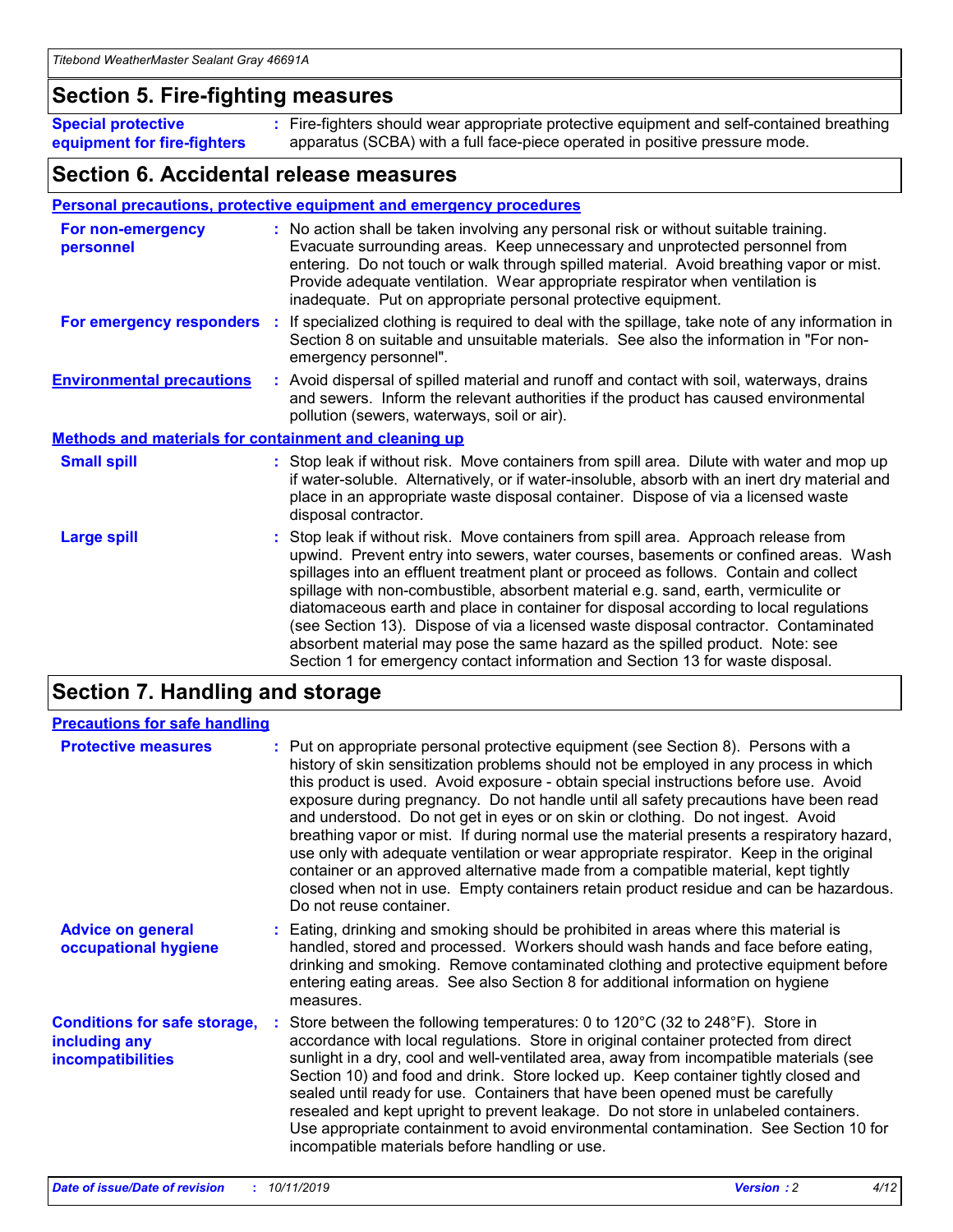## **Section 8. Exposure controls/personal protection**

#### **Control parameters**

#### **Occupational exposure limits**

| <b>Ingredient name</b>                               |    |                        | <b>Exposure limits</b>                                                                                                                                                                                                                                                                                                                                                                                                                                                                                                                                                                                                 |
|------------------------------------------------------|----|------------------------|------------------------------------------------------------------------------------------------------------------------------------------------------------------------------------------------------------------------------------------------------------------------------------------------------------------------------------------------------------------------------------------------------------------------------------------------------------------------------------------------------------------------------------------------------------------------------------------------------------------------|
| 3-aminopropyltriethoxysilane<br>Dibutyltin dilaurate |    |                        | None.<br>ACGIH TLV (United States, 3/2019). Absorbed through skin.<br>Notes: as Sn<br>TWA: $0.1 \text{ mg/m}^3$ , (as Sn) 8 hours.<br>STEL: 0.2 mg/m <sup>3</sup> , (as Sn) 15 minutes.<br>NIOSH REL (United States, 10/2016). Absorbed through skin.<br>Notes: as Sn<br>TWA: 0.1 mg/m <sup>3</sup> , (as Sn) 10 hours.<br>OSHA PEL (United States, 5/2018). Notes: as Sn<br>TWA: $0.1 \text{ mg/m}^3$ , (as Sn) 8 hours.<br>OSHA PEL 1989 (United States, 3/1989). Absorbed through skin.<br>Notes: measured as Sn<br>TWA: 0.1 mg/m <sup>3</sup> , (measured as Sn) 8 hours. Form: Organic                            |
| <b>Appropriate engineering</b><br>controls           |    |                        | : If user operations generate dust, fumes, gas, vapor or mist, use process enclosures,<br>local exhaust ventilation or other engineering controls to keep worker exposure to<br>airborne contaminants below any recommended or statutory limits.                                                                                                                                                                                                                                                                                                                                                                       |
| <b>Environmental exposure</b><br>controls            |    |                        | Emissions from ventilation or work process equipment should be checked to ensure<br>they comply with the requirements of environmental protection legislation. In some<br>cases, fume scrubbers, filters or engineering modifications to the process equipment<br>will be necessary to reduce emissions to acceptable levels.                                                                                                                                                                                                                                                                                          |
| <b>Individual protection measures</b>                |    |                        |                                                                                                                                                                                                                                                                                                                                                                                                                                                                                                                                                                                                                        |
| <b>Hygiene measures</b>                              |    |                        | : Wash hands, forearms and face thoroughly after handling chemical products, before<br>eating, smoking and using the lavatory and at the end of the working period.<br>Appropriate techniques should be used to remove potentially contaminated clothing.<br>Contaminated work clothing should not be allowed out of the workplace. Wash<br>contaminated clothing before reusing. Ensure that eyewash stations and safety<br>showers are close to the workstation location.                                                                                                                                            |
| <b>Eye/face protection</b>                           |    |                        | : Safety eyewear complying with an approved standard should be used when a risk<br>assessment indicates this is necessary to avoid exposure to liquid splashes, mists,<br>gases or dusts. If contact is possible, the following protection should be worn, unless<br>the assessment indicates a higher degree of protection: chemical splash goggles.                                                                                                                                                                                                                                                                  |
| <b>Skin protection</b>                               |    |                        |                                                                                                                                                                                                                                                                                                                                                                                                                                                                                                                                                                                                                        |
| <b>Hand protection</b>                               |    |                        | : Chemical-resistant, impervious gloves complying with an approved standard should be<br>worn at all times when handling chemical products if a risk assessment indicates this is<br>necessary. Considering the parameters specified by the glove manufacturer, check<br>during use that the gloves are still retaining their protective properties. It should be<br>noted that the time to breakthrough for any glove material may be different for different<br>glove manufacturers. In the case of mixtures, consisting of several substances, the<br>protection time of the gloves cannot be accurately estimated. |
| <b>Body protection</b>                               |    | handling this product. | Personal protective equipment for the body should be selected based on the task being<br>performed and the risks involved and should be approved by a specialist before                                                                                                                                                                                                                                                                                                                                                                                                                                                |
| <b>Other skin protection</b>                         |    |                        | : Appropriate footwear and any additional skin protection measures should be selected<br>based on the task being performed and the risks involved and should be approved by a<br>specialist before handling this product.                                                                                                                                                                                                                                                                                                                                                                                              |
| <b>Respiratory protection</b>                        | ÷. | aspects of use.        | Based on the hazard and potential for exposure, select a respirator that meets the<br>appropriate standard or certification. Respirators must be used according to a<br>respiratory protection program to ensure proper fitting, training, and other important                                                                                                                                                                                                                                                                                                                                                         |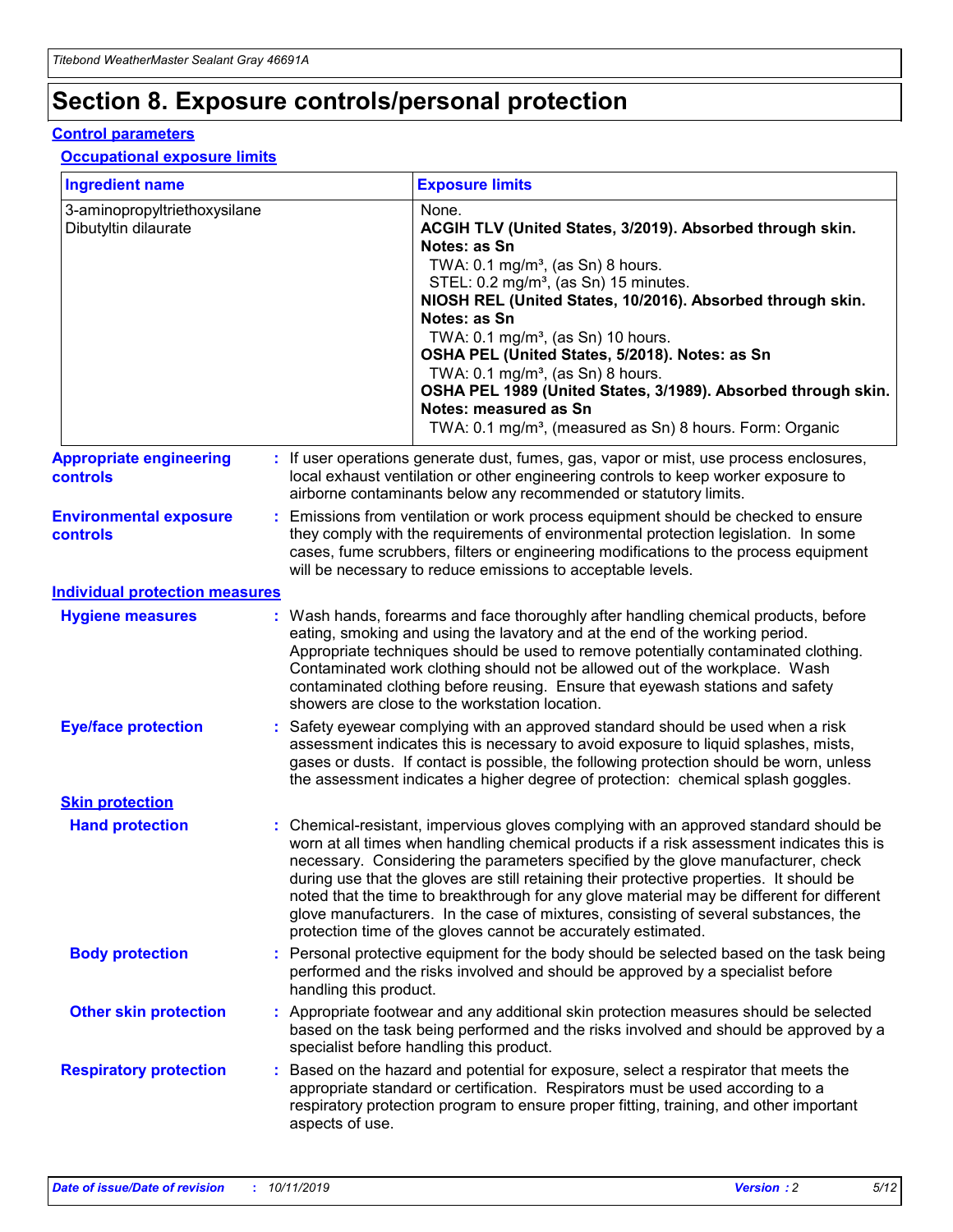### **Section 9. Physical and chemical properties**

#### **Appearance**

| <b>Physical state</b>                             | : Liquid. [Paste.]                                              |
|---------------------------------------------------|-----------------------------------------------------------------|
| Color                                             | Gray.                                                           |
| Odor                                              | None [Slight]                                                   |
| <b>Odor threshold</b>                             | : Not available.                                                |
| рH                                                | : Not applicable.                                               |
| <b>Melting point</b>                              | : Not available.                                                |
| <b>Boiling point</b>                              | : >100°C (>212°F)                                               |
| <b>Flash point</b>                                | : Closed cup: >200°C (>392°F) [Setaflash.]                      |
| <b>Evaporation rate</b>                           | $:$ <1 (butyl acetate = 1)                                      |
| <b>Flammability (solid, gas)</b>                  | : Not available.                                                |
| Lower and upper explosive<br>(flammable) limits   | : Not available.                                                |
| <b>VOC (less water, less</b><br>exempt solvents)  | : 0 g/l                                                         |
| <b>Volatility</b>                                 | $: 0\%$ (w/w)                                                   |
| <b>Vapor density</b>                              | : Not available.                                                |
| <b>Relative density</b>                           | : 1.4329                                                        |
| <b>Solubility</b>                                 | Insoluble in the following materials: cold water and hot water. |
| <b>Solubility in water</b>                        | : Not available.                                                |
| <b>Partition coefficient: n-</b><br>octanol/water | $:$ Not available.                                              |
| <b>Auto-ignition temperature</b>                  | : Not available.                                                |
| <b>Decomposition temperature</b>                  | : Not available.                                                |
|                                                   |                                                                 |

### **Section 10. Stability and reactivity**

| <b>Reactivity</b>                            |    | : No specific test data related to reactivity available for this product or its ingredients.            |
|----------------------------------------------|----|---------------------------------------------------------------------------------------------------------|
| <b>Chemical stability</b>                    |    | : The product is stable.                                                                                |
| <b>Possibility of hazardous</b><br>reactions |    | : Under normal conditions of storage and use, hazardous reactions will not occur.                       |
| <b>Conditions to avoid</b>                   |    | : No specific data.                                                                                     |
| <b>Incompatible materials</b>                | ٠. | No specific data.                                                                                       |
| <b>Hazardous decomposition</b><br>products   | ÷. | Under normal conditions of storage and use, hazardous decomposition products should<br>not be produced. |

### **Section 11. Toxicological information**

### **Information on toxicological effects**

#### **Acute toxicity**

| <b>Product/ingredient name</b> | <b>Result</b>           | <b>Species</b> | <b>Dose</b>                | <b>Exposure</b> |
|--------------------------------|-------------------------|----------------|----------------------------|-----------------|
| 3-aminopropyltriethoxysilane   | <b>ILD50 Dermal</b>     | Rabbit         | 4.29 g/kg                  |                 |
| Dibutyltin dilaurate           | ILD50 Oral<br>LD50 Oral | Rat<br>Rat     | $1.57$ g/kg<br>175 $mg/kg$ |                 |
|                                |                         |                |                            |                 |

**Irritation/Corrosion**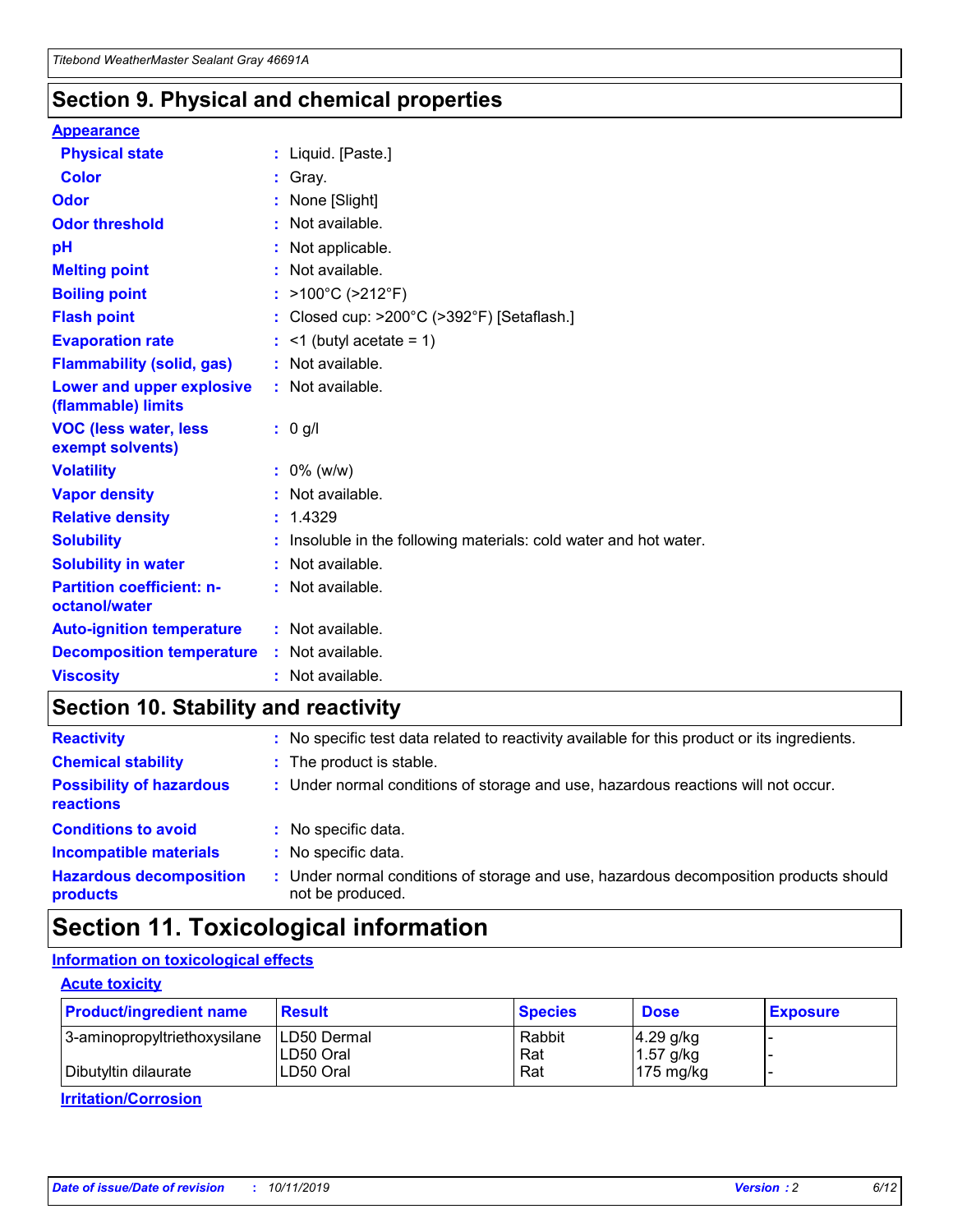## **Section 11. Toxicological information**

| <b>Product/ingredient name</b> | <b>Result</b>            | <b>Species</b> | <b>Score</b> | <b>Exposure</b>           | <b>Observation</b> |
|--------------------------------|--------------------------|----------------|--------------|---------------------------|--------------------|
| 3-aminopropyltriethoxysilane   | Eyes - Mild irritant     | Rabbit         |              | $100$ mg                  |                    |
|                                | Eyes - Severe irritant   | Rabbit         |              | 24 hours 750              |                    |
|                                |                          |                |              | ug                        |                    |
|                                | Skin - Severe irritant   | Rabbit         |              | 24 hours 5                | -                  |
| Dibutyltin dilaurate           | Eyes - Moderate irritant | Rabbit         |              | mg<br><b>24 hours 100</b> |                    |
|                                |                          |                |              | mg                        |                    |
|                                | Skin - Severe irritant   | Rabbit         |              | 500 mg                    | -                  |

#### **Sensitization**

Not available.

#### **Mutagenicity**

Not available.

#### **Carcinogenicity**

Not available.

#### **Reproductive toxicity**

Not available.

#### **Teratogenicity**

Not available.

#### **Specific target organ toxicity (single exposure)**

Not available.

#### **Specific target organ toxicity (repeated exposure)**

| <b>Name</b>                                                                  |                                                                                                                             | <b>Category</b> | <b>Route of</b><br>exposure  | <b>Target organs</b> |
|------------------------------------------------------------------------------|-----------------------------------------------------------------------------------------------------------------------------|-----------------|------------------------------|----------------------|
| Dibutyltin dilaurate                                                         |                                                                                                                             | Category 1      | $\qquad \qquad \blacksquare$ | respiratory system   |
| <b>Aspiration hazard</b><br>Not available.                                   |                                                                                                                             |                 |                              |                      |
| <b>Information on the likely</b><br>routes of exposure                       | : Not available.                                                                                                            |                 |                              |                      |
| <b>Potential acute health effects</b>                                        |                                                                                                                             |                 |                              |                      |
| <b>Eye contact</b>                                                           | : May cause eye irritation.                                                                                                 |                 |                              |                      |
| <b>Inhalation</b>                                                            | : No known significant effects or critical hazards.                                                                         |                 |                              |                      |
| <b>Skin contact</b>                                                          | : May cause skin irritation.                                                                                                |                 |                              |                      |
| <b>Ingestion</b>                                                             | : No known significant effects or critical hazards.                                                                         |                 |                              |                      |
| Symptoms related to the physical, chemical and toxicological characteristics |                                                                                                                             |                 |                              |                      |
| <b>Eye contact</b>                                                           | : Adverse symptoms may include the following:<br>irritation<br>watering<br>redness                                          |                 |                              |                      |
| <b>Inhalation</b>                                                            | : Adverse symptoms may include the following:<br>reduced fetal weight<br>increase in fetal deaths<br>skeletal malformations |                 |                              |                      |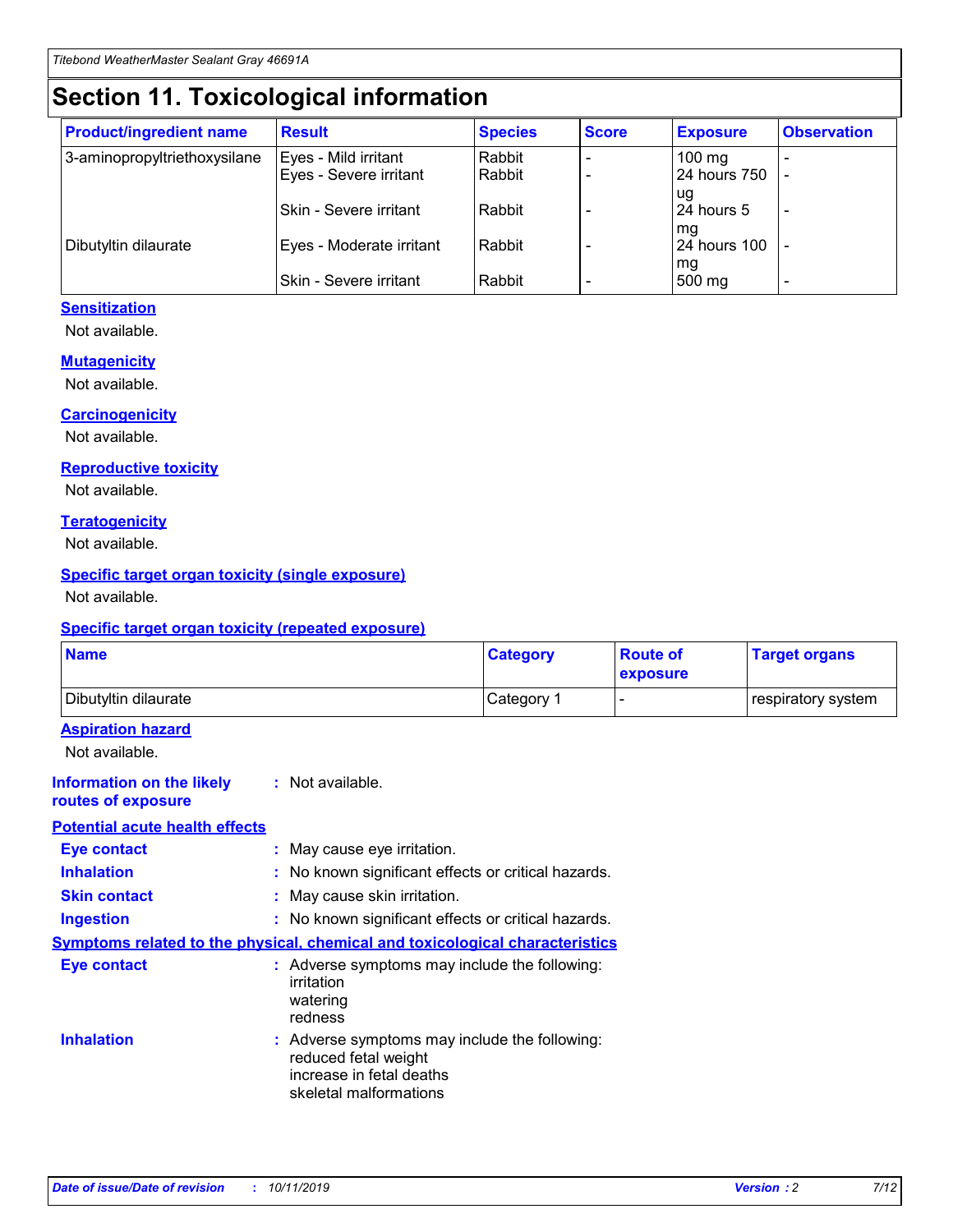## **Section 11. Toxicological information**

| <b>Skin contact</b>                     | : Adverse symptoms may include the following:                                                            |
|-----------------------------------------|----------------------------------------------------------------------------------------------------------|
|                                         | irritation                                                                                               |
|                                         | redness                                                                                                  |
|                                         | reduced fetal weight                                                                                     |
|                                         | increase in fetal deaths                                                                                 |
|                                         | skeletal malformations                                                                                   |
| <b>Ingestion</b>                        | : Adverse symptoms may include the following:                                                            |
|                                         | reduced fetal weight                                                                                     |
|                                         | increase in fetal deaths                                                                                 |
|                                         | skeletal malformations                                                                                   |
|                                         | Delayed and immediate effects and also chronic effects from short and long term exposure                 |
| <b>Short term exposure</b>              |                                                                                                          |
| <b>Potential immediate</b>              | : Not available.                                                                                         |
| effects                                 |                                                                                                          |
| <b>Potential delayed effects</b>        | : Not available.                                                                                         |
| Long term exposure                      |                                                                                                          |
| <b>Potential immediate</b>              | : Not available.                                                                                         |
| effects                                 |                                                                                                          |
| <b>Potential delayed effects</b>        | : Not available.                                                                                         |
| <b>Potential chronic health effects</b> |                                                                                                          |
| Not available.                          |                                                                                                          |
| <b>General</b>                          | : Once sensitized, a severe allergic reaction may occur when subsequently exposed to<br>very low levels. |
| <b>Carcinogenicity</b>                  | : No known significant effects or critical hazards.                                                      |
| <b>Mutagenicity</b>                     | : No known significant effects or critical hazards.                                                      |
| <b>Teratogenicity</b>                   | May damage the unborn child.                                                                             |
| <b>Developmental effects</b>            | : No known significant effects or critical hazards.                                                      |
| <b>Fertility effects</b>                | May damage fertility.                                                                                    |
| <b>Numerical measures of toxicity</b>   |                                                                                                          |
| <b>Acute toxicity estimates</b>         |                                                                                                          |
| الملحلة والمستحقق فالمرابط              |                                                                                                          |

Not available.

## **Section 12. Ecological information**

#### **Toxicity**

| <b>Product/ingredient name</b> | <b>Result</b>                     | <b>Species</b>                       | <b>Exposure</b> |
|--------------------------------|-----------------------------------|--------------------------------------|-----------------|
| Dibutyltin dilaurate           | Chronic EC10 > 2 mg/l Fresh water | Algae - Scenedesmus<br>I subspicatus | l 96 hours i    |

### **Persistence and degradability**

| <b>Product/ingredient name</b> | <b>Test</b>                                                                    | <b>Result</b>  |                   | <b>Dose</b> | <b>Inoculum</b>         |
|--------------------------------|--------------------------------------------------------------------------------|----------------|-------------------|-------------|-------------------------|
| Dibutyltin dilaurate           | OECD 301F<br>Ready<br>Biodegradability -<br>Manometric<br>Respirometry<br>Test | 23 % - 28 days |                   |             |                         |
| <b>Product/ingredient name</b> | <b>Aquatic half-life</b>                                                       |                | <b>Photolysis</b> |             | <b>Biodegradability</b> |
| Dibutyltin dilaurate           |                                                                                |                |                   |             | Inherent                |

### **Bioaccumulative potential**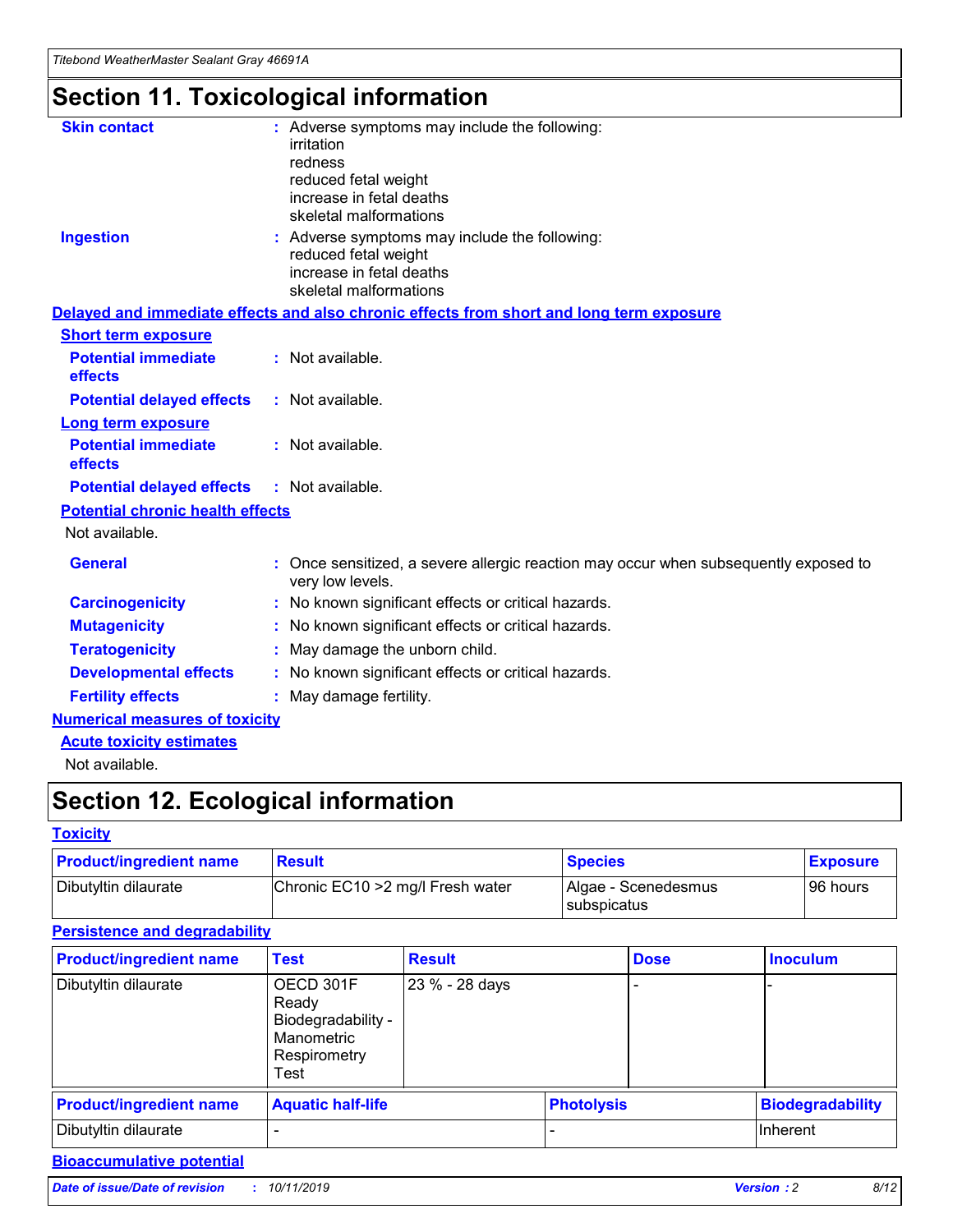## **Section 12. Ecological information**

| <b>Product/ingredient name</b> | $LoaPow$ | <b>BCF</b> | <b>Potential</b> |
|--------------------------------|----------|------------|------------------|
| 3-aminopropyltriethoxysilane   | 1.7      | 3.4        | low              |
| Dibutyltin dilaurate           | 4.44     | 2.91       | low              |

#### **Mobility in soil**

| <i></i>                                                       |                                                     |
|---------------------------------------------------------------|-----------------------------------------------------|
| <b>Soil/water partition</b><br>coefficient (K <sub>oc</sub> ) | : Not available.                                    |
| <b>Other adverse effects</b>                                  | : No known significant effects or critical hazards. |

### **Section 13. Disposal considerations**

**Disposal methods :**

The generation of waste should be avoided or minimized wherever possible. Disposal of this product, solutions and any by-products should at all times comply with the requirements of environmental protection and waste disposal legislation and any regional local authority requirements. Dispose of surplus and non-recyclable products via a licensed waste disposal contractor. Waste should not be disposed of untreated to the sewer unless fully compliant with the requirements of all authorities with jurisdiction. Waste packaging should be recycled. Incineration or landfill should only be considered when recycling is not feasible. This material and its container must be disposed of in a safe way. Care should be taken when handling emptied containers that have not been cleaned or rinsed out. Empty containers or liners may retain some product residues. Avoid dispersal of spilled material and runoff and contact with soil, waterways, drains and sewers.

## **Section 14. Transport information**

|                                      | <b>DOT</b><br><b>Classification</b> | <b>TDG</b><br><b>Classification</b> | <b>Mexico</b><br><b>Classification</b> | <b>ADR/RID</b>               | <b>IMDG</b>    | <b>IATA</b>    |
|--------------------------------------|-------------------------------------|-------------------------------------|----------------------------------------|------------------------------|----------------|----------------|
| <b>UN number</b>                     | Not regulated.                      | Not regulated.                      | Not regulated.                         | Not regulated.               | Not regulated. | Not regulated. |
| <b>UN proper</b><br>shipping name    |                                     |                                     |                                        |                              |                |                |
| <b>Transport</b><br>hazard class(es) | $\blacksquare$                      | $\overline{\phantom{0}}$            | $\overline{\phantom{a}}$               | $\qquad \qquad \blacksquare$ | $\blacksquare$ | $\blacksquare$ |
| <b>Packing group</b>                 | $\overline{\phantom{a}}$            | -                                   |                                        | -                            |                | -              |
| <b>Environmental</b><br>hazards      | No.                                 | No.                                 | No.                                    | No.                          | No.            | No.            |

## **Section 15. Regulatory information**

#### **U.S. Federal regulations**

#### **SARA 302/304**

#### **Composition/information on ingredients**

No products were found.

**SARA 304 RQ :** Not applicable.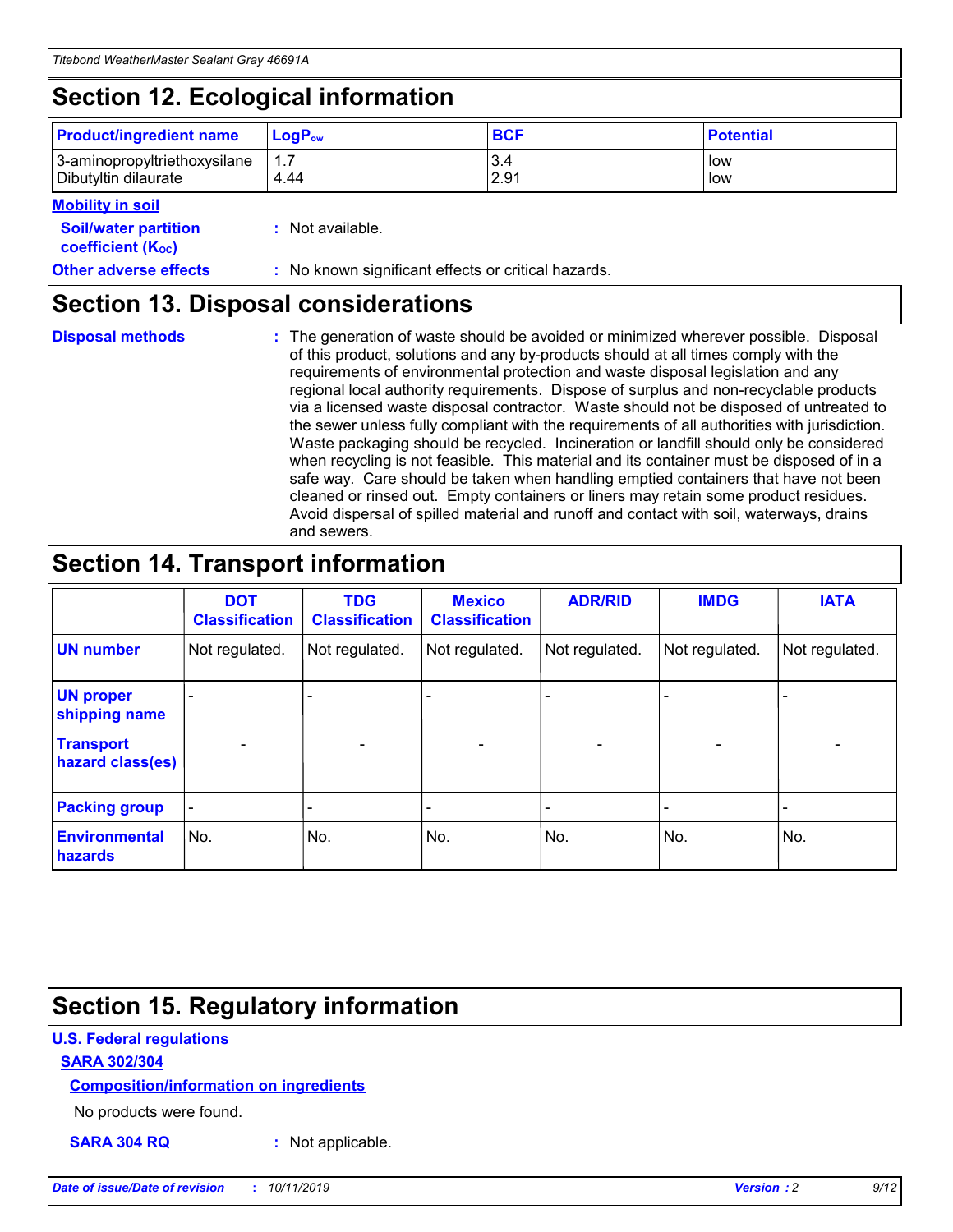## **Section 15. Regulatory information**

#### **SARA 311/312**

**Classification :** EYE IRRITATION - Category 2B SKIN SENSITIZATION - Category 1 TOXIC TO REPRODUCTION (Fertility) - Category 1B TOXIC TO REPRODUCTION (Unborn child) - Category 1B

#### **Composition/information on ingredients**

| <b>Name</b>                  | $\frac{9}{6}$ | <b>Classification</b>                                                                                            |
|------------------------------|---------------|------------------------------------------------------------------------------------------------------------------|
| 3-aminopropyltriethoxysilane | $\leq$ 3      | <b>FLAMMABLE LIQUIDS - Category 4</b><br><b>ACUTE TOXICITY (oral) - Category 4</b>                               |
|                              |               | SKIN IRRITATION - Category 2<br>EYE IRRITATION - Category 2A                                                     |
| Dibutyltin dilaurate         | ≤0.3          | ACUTE TOXICITY (oral) - Category 3<br>SKIN CORROSION - Category 1C                                               |
|                              |               | SERIOUS EYE DAMAGE - Category 1<br>SKIN SENSITIZATION - Category 1<br><b>GERM CELL MUTAGENICITY - Category 2</b> |
|                              |               | TOXIC TO REPRODUCTION (Fertility) - Category 1B<br>TOXIC TO REPRODUCTION (Unborn child) - Category 1B            |
|                              |               | SPECIFIC TARGET ORGAN TOXICITY (REPEATED<br>EXPOSURE) (respiratory system) - Category 1                          |

#### **State regulations**

| <b>Massachusetts</b> | : None of the components are listed. |
|----------------------|--------------------------------------|
| <b>New York</b>      | : None of the components are listed. |
| <b>New Jersey</b>    | : None of the components are listed. |
| <b>Pennsylvania</b>  | : None of the components are listed. |

#### **California Prop. 65**

**A** WARNING: This product can expose you to methanol, which is known to the State of California to cause birth defects or other reproductive harm. For more information go to www.P65Warnings.ca.gov.

| <b>Ingredient name</b> | No significant risk Maximum<br>level | acceptable dosage<br>level |
|------------------------|--------------------------------------|----------------------------|
| methanol               |                                      | Yes.                       |

#### **International regulations**

**Chemical Weapon Convention List Schedules I, II & III Chemicals** Not listed.

#### **Montreal Protocol**

Not listed.

#### **Stockholm Convention on Persistent Organic Pollutants**

Not listed.

### **UNECE Aarhus Protocol on POPs and Heavy Metals**

Not listed.

#### **Inventory list**

### **China :** All components are listed or exempted.

**United States TSCA 8(b) inventory :** All components are active or exempted.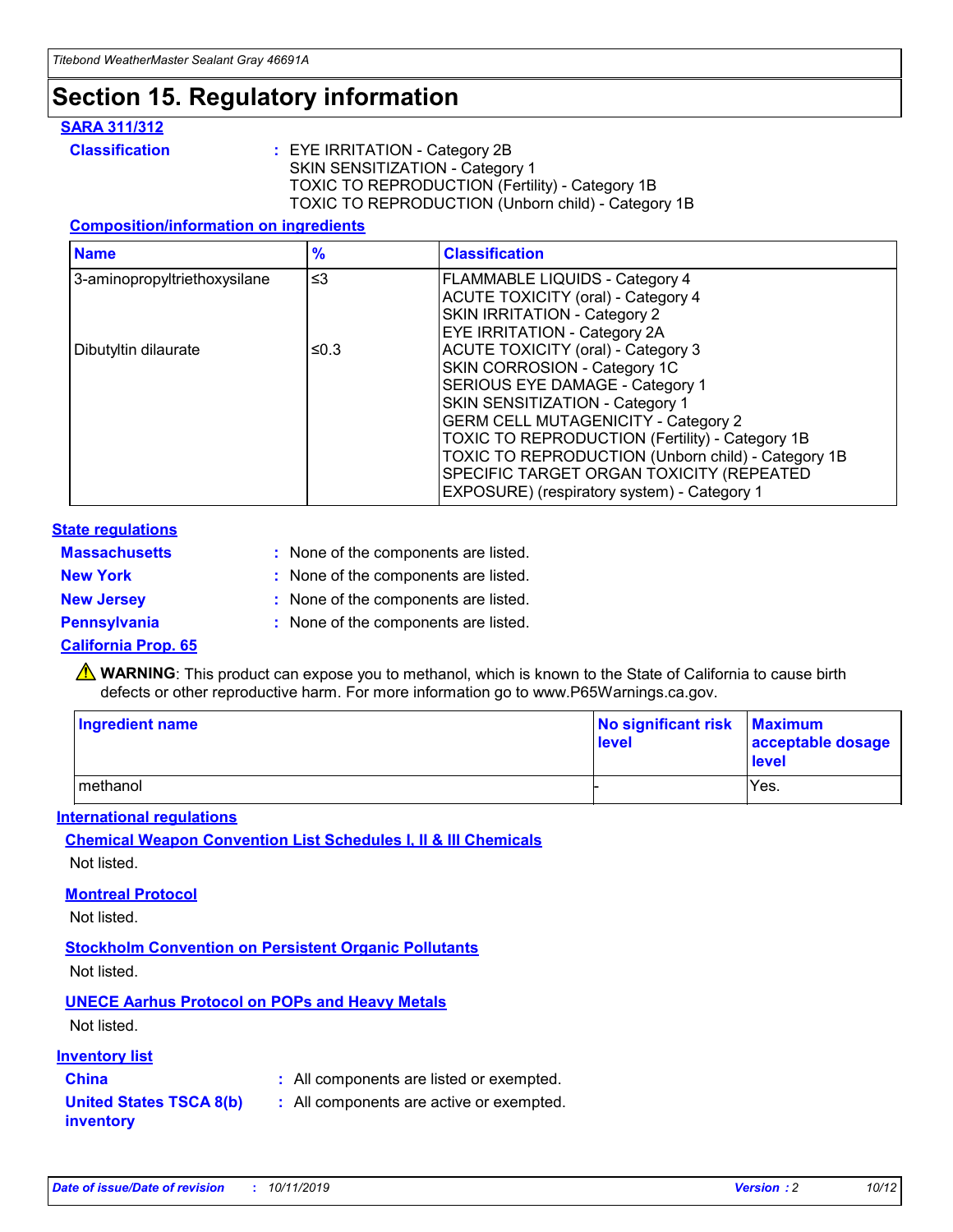## **Section 16. Other information**

**Hazardous Material Information System (U.S.A.)**



**Caution: HMIS® ratings are based on a 0-4 rating scale, with 0 representing minimal hazards or risks, and 4 representing significant hazards or risks. Although HMIS® ratings and the associated label are not required on SDSs or products leaving a facility under 29 CFR 1910.1200, the preparer may choose to provide them. HMIS® ratings are to be used with a fully implemented HMIS® program. HMIS® is a registered trademark and service mark of the American Coatings Association, Inc.**

**The customer is responsible for determining the PPE code for this material. For more information on HMIS® Personal Protective Equipment (PPE) codes, consult the HMIS® Implementation Manual.**

#### **National Fire Protection Association (U.S.A.)**



**Reprinted with permission from NFPA 704-2001, Identification of the Hazards of Materials for Emergency Response Copyright ©1997, National Fire Protection Association, Quincy, MA 02269. This reprinted material is not the complete and official position of the National Fire Protection Association, on the referenced subject which is represented only by the standard in its entirety.**

**Copyright ©2001, National Fire Protection Association, Quincy, MA 02269. This warning system is intended to be interpreted and applied only by properly trained individuals to identify fire, health and reactivity hazards of chemicals. The user is referred to certain limited number of chemicals with recommended classifications in NFPA 49 and NFPA 325, which would be used as a guideline only. Whether the chemicals are classified by NFPA or not, anyone using the 704 systems to classify chemicals does so at their own risk.**

#### **Procedure used to derive the classification**

| <b>Classification</b>                                                                                                                                                                  |                                                                                                                                                                                                                                                                   | <b>Justification</b>                                                                                                                                                                                                                                                                                       |  |
|----------------------------------------------------------------------------------------------------------------------------------------------------------------------------------------|-------------------------------------------------------------------------------------------------------------------------------------------------------------------------------------------------------------------------------------------------------------------|------------------------------------------------------------------------------------------------------------------------------------------------------------------------------------------------------------------------------------------------------------------------------------------------------------|--|
| <b>EYE IRRITATION - Category 2B</b><br>SKIN SENSITIZATION - Category 1<br><b>TOXIC TO REPRODUCTION (Fertility) - Category 1B</b><br>TOXIC TO REPRODUCTION (Unborn child) - Category 1B |                                                                                                                                                                                                                                                                   | Expert judgment<br>Expert judgment<br>Expert judgment<br>Expert judgment                                                                                                                                                                                                                                   |  |
| <b>History</b>                                                                                                                                                                         |                                                                                                                                                                                                                                                                   |                                                                                                                                                                                                                                                                                                            |  |
| <b>Date of printing</b>                                                                                                                                                                | : 4/22/2022                                                                                                                                                                                                                                                       |                                                                                                                                                                                                                                                                                                            |  |
| Date of issue/Date of<br>revision                                                                                                                                                      | : 10/11/2019                                                                                                                                                                                                                                                      |                                                                                                                                                                                                                                                                                                            |  |
| Date of previous issue                                                                                                                                                                 | : 10/16/2020                                                                                                                                                                                                                                                      |                                                                                                                                                                                                                                                                                                            |  |
| <b>Version</b>                                                                                                                                                                         | $\therefore$ 2                                                                                                                                                                                                                                                    |                                                                                                                                                                                                                                                                                                            |  |
| <b>Key to abbreviations</b>                                                                                                                                                            | $\therefore$ ATE = Acute Toxicity Estimate<br><b>BCF</b> = Bioconcentration Factor<br>IATA = International Air Transport Association<br><b>IBC</b> = Intermediate Bulk Container<br><b>IMDG = International Maritime Dangerous Goods</b><br>$UN = United Nations$ | GHS = Globally Harmonized System of Classification and Labelling of Chemicals<br>LogPow = logarithm of the octanol/water partition coefficient<br>MARPOL = International Convention for the Prevention of Pollution From Ships, 1973<br>as modified by the Protocol of 1978. ("Marpol" = marine pollution) |  |